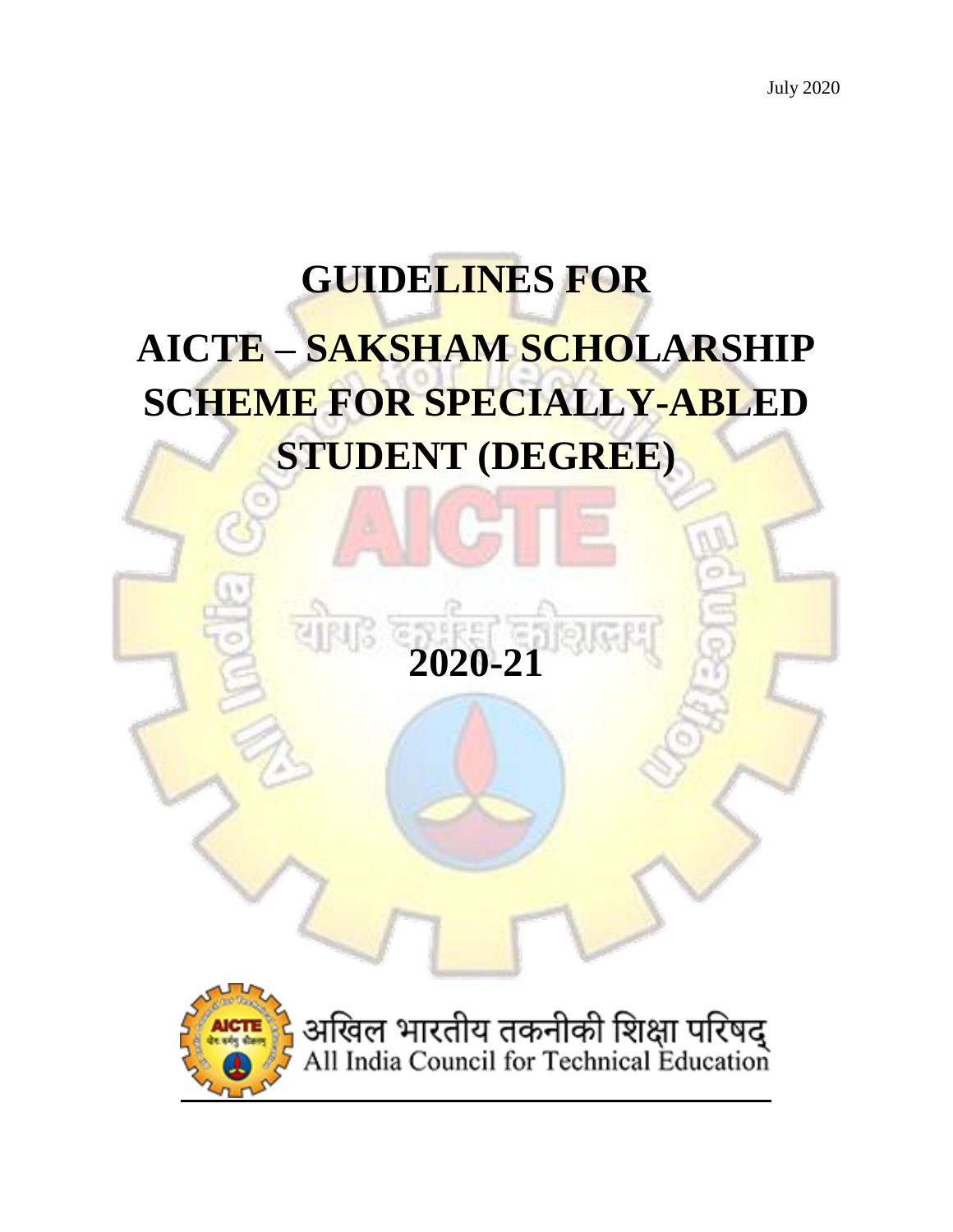

# **GUIDELINES FOR AICTE - SAKSHAM SCHOLARSHIP SCHEME FOR SPECIALLY-ABLED STUDENT (DEGREE)**

## **1.0 OBJECTIVE OF THE SCHEME:**

Saksham is a MHRD Scheme being implemented by AICTE aimed at providing encouragement and support to specially-abled children to pursue technical education. This is an attempt to give every young student, who is otherwise specially-abled, the opportunity to study further and prepare for a successful future through technical education/ knowledge.

#### **2.0 ELIGIBILITY FOR SCHOLARSHIP:**

- 1) The candidate should be admitted to First year of Degree level course **OR** Second year of Degree level course through lateral entry in any of the AICTE approved Institution of respective year.
- 2) Specially-abled student, having disability of not less than 40%.
- 3) Family income from all sources should not be more than Rs. 8 lakh per annum during the current financial year. A valid income certificate issued by State /UT Government need to be enclosed.

## **3.0 NUMBER OF SCHOLARSHIPS:**

All eligible specially-abled student admitted to First year of Degree level course **OR** Second year of Degree level course through lateral entry in any of the AICTE approved Institution will get the scholarship.

## **4.0 AMOUNT OF SCHOLARSHIP:**

- 1) Rs. 50,000/- per annum for every year of study i.e. maximum 4 years for first year admitted students and maximum 3 years for second year admitted students through lateral entry as lump sum amount towards payment of college fee, purchase of computer, stationeries, books, equipments, softwares etc. No other additional grant will be payable in lieu of hostel charges and medical charges etc.
- 2) No documentary proof need to be attached for the above while availing benefits.

#### **5.0 MODE OF PAYMENT:**

After selection, the awardee will be paid scholarship through DBT mode on annual basis.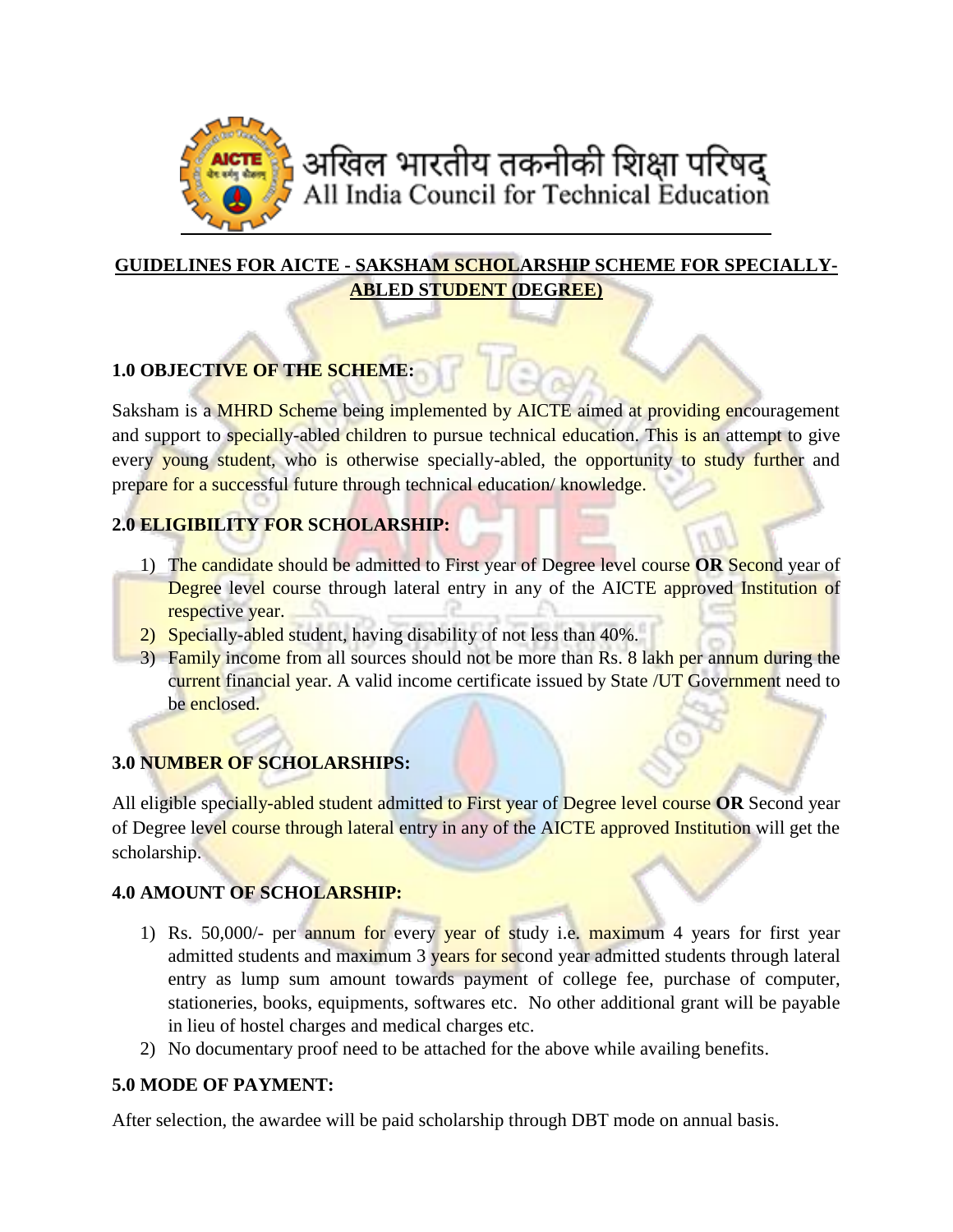#### **6.0 PROCEDURE FOR APPLYING:**

- 1) The candidate fulfilling the eligibility conditions is required to apply online on National Scholarship Portal (NSP) after initiation of application process and notice to be published on AICTE website.
- 2) The host institution where the candidate is studying, required to verify the online application.
- 3) Department of Technical Education (DTE) of respective State/ UT will verify these applications as second level of scrutiny.

#### **7.0 RENEWALS:**

- 1) The scholarship will be renewed for the next year of study on receipt of renewal through National Scholarship Portal by submitting passing certificate/ marksheet along with letter from the Head of the Institution on the online portal.
- 2) Student failing to get promoted to the next class/ level would forfeit the scholarship.

#### **8.0 TERMS AND CONDITIONS:**

- 1) The gap period between the year of passing the qualifying examination and the session of admission in degree course should not be more than two years.
- 2) Applications will be invited once in a year through National e-Scholarship Portal of the Government of India.
- 3) Incomplete applications will be summarily rejected. Only verified online applications will be considered for the award of scholarship.
- 4) If a candidate failed/ drop out in subsequent year, she/ he will not be eligible for further scholarship.
- 5) The grant of scholarship is subject to the condition that the student does not receive any financial assistance in shape of scholarship/any emoluments, salary, stipend etc. from any other source during her/ his course of study in the Institute. In case of receipt of any financial assistance from any other sources, the scholarship shall be discontinued and the entire amount of scholarship will have to be refunded to AICTE by D/Draft drawn in favour of "Member Secretary, AICTE" payable at New Delhi.
- 6) Scheme will be implemented and monitored by the AICTE.
- 7) For converting Cumulative Grade Point Average **(**CGPA) to percentage, multiplying factor will be  $9.5$  i.e. to convert the CGPA into percentage; CGPA  $X$  9.5 will give the percentage.
- 8) In case both CGPA  $&$  Total marks are given in the mark sheet, total marks will be considered for determining percentage.
- 9) If grades are given like A1, A2, B1, B2 etc. in the mark sheet, first the grades will be converted into CGPA and then average CGPA will be calculated. This CGPA will be converted into percentage as given in point No. 7.
- 10) Provisional list of shortlisted candidates will be uploaded on the AICTE web portal. In case, candidate has any query about merit list of scholarship, they may raise their grievances within a month. No query regarding merit list will be entertained after onemonth duration from the date of publishing of merit list on AICTE website.